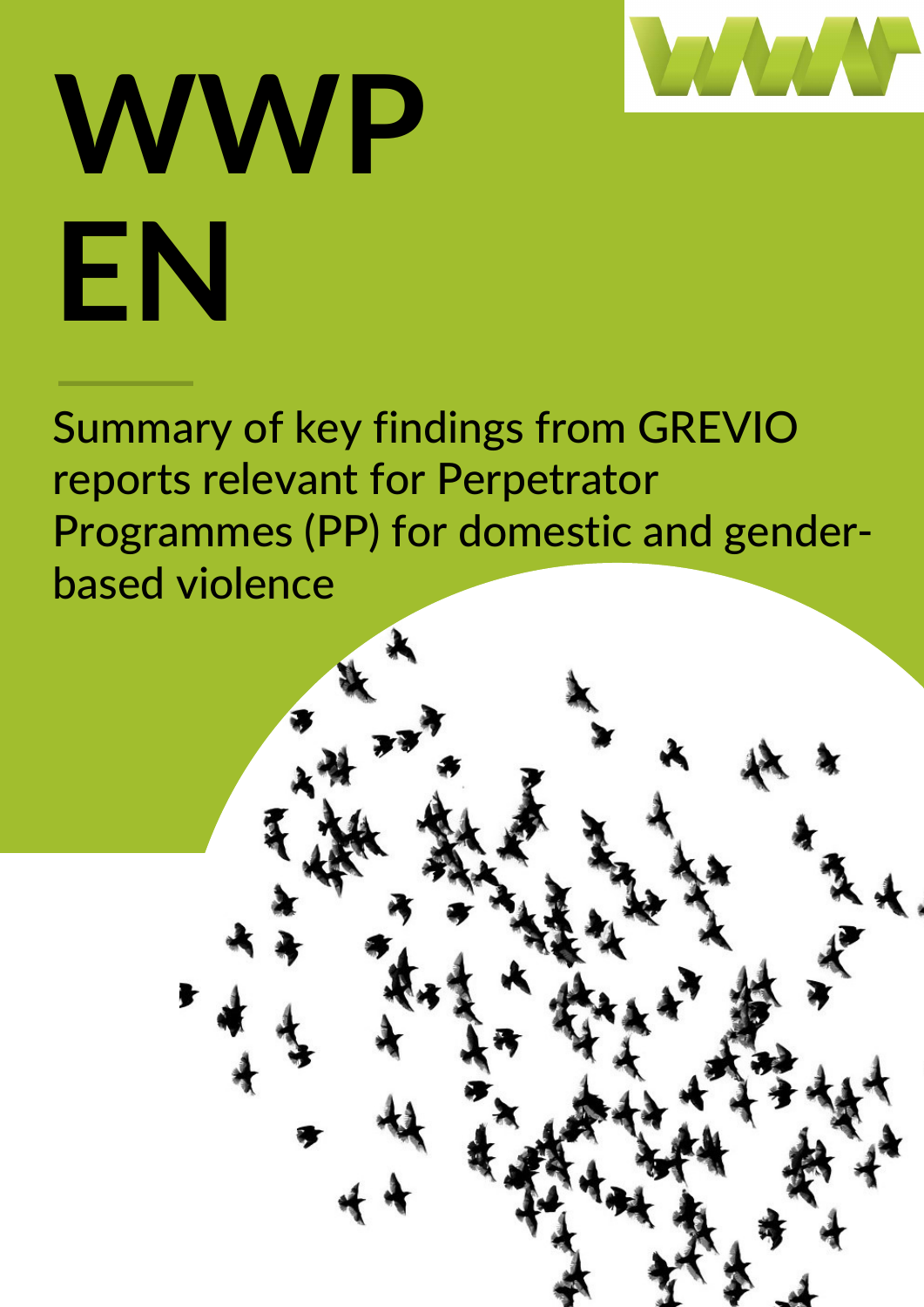#### **Summary of key findings from GREVIO reports relevant for Perpetrator Programmes (PP) for domestic and gender-based violence**

Information from GREVIO reports collected from the Council of Europe website **Year of publication:** 2021 **Updated Version**



With financial support from the "Rights, Equality and Citizenship Programme 2014-2020" of the European Union



This publication has been produced with the financial support of the "Rights, Equality and Citizenship Programme 2014-2020" of the European Union. The contents of this publication are the sole responsibility of the authors and can in no way be taken to reflect the views of the European Commission.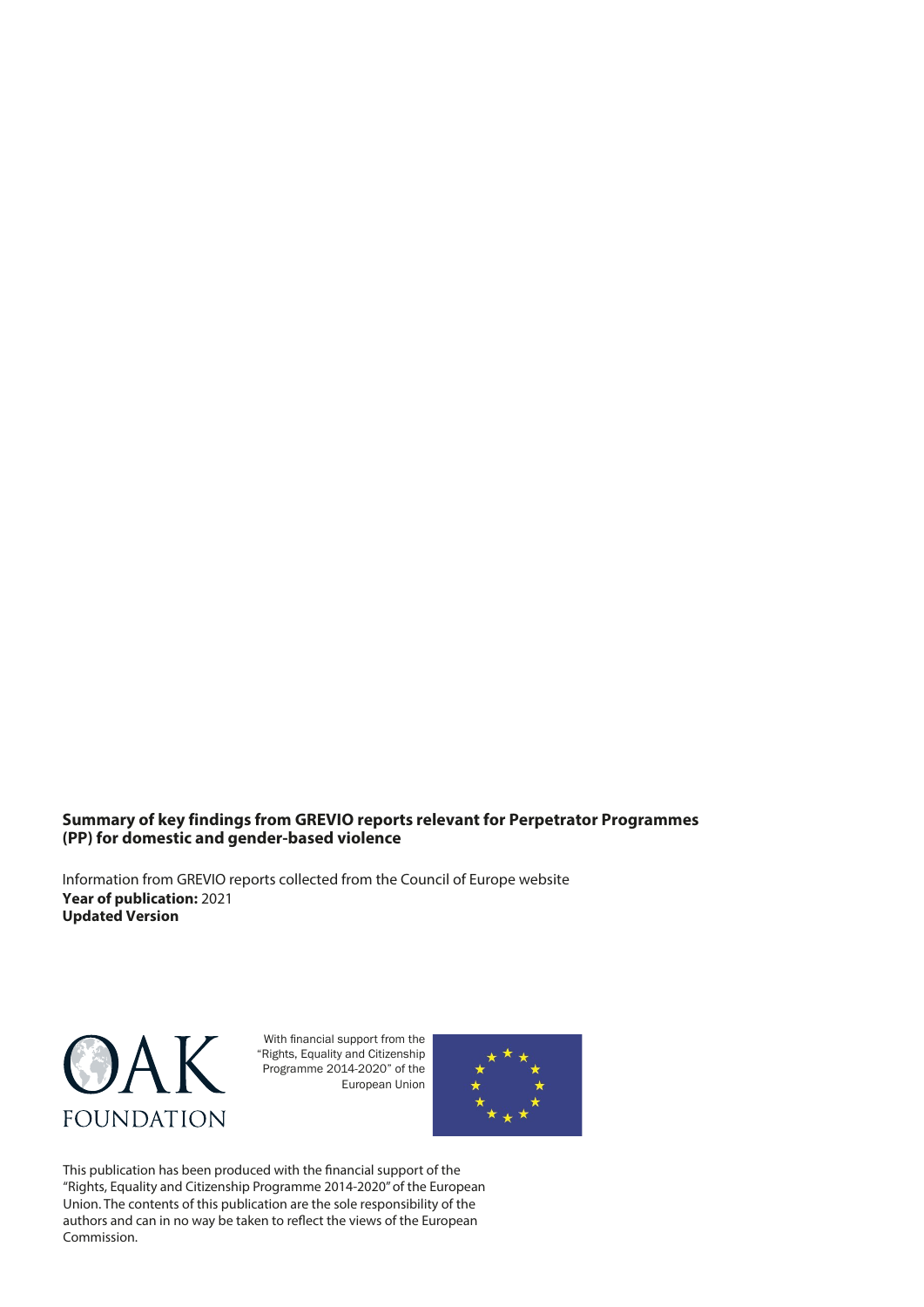

## KEY FINDINGS

#### **ALBANIA**

Perpetrator programmes are new and offered only by a few NGOs and not by any public institution. The ones available do not comply with standards set on the Istanbul Convention as they do not follow the same methods and approaches. There are no programs for sex offenders to prevent them from reoffending. GREVIO encourages authorities to ensure voluntary and court-mandated programmes. In addition, Albanian authorities should increase the number of programs available to perpetrators in order to prevent further violence and change patterns of violent behaviour. Albanian authorities shall establish and support treatment programmes for sex offenders that ensure the safety, support and human rights of victims.

In accordance with Shadow Reports provided by two different organisations ("Refleksione" and "Albanian Women Empowerment Network"), there is a lack of financial resources to address genderbased violence in Albania, including counselling for perpetrators and support services for victims. Part of the work with perpetrators in Albania was initiated after survivors of domestic violence requested/suggested it and there is a growing interest to participate in the programmes even by men who are not court-ordered. Most providers have tried different approaches and models including family counselling and mediation and are only available in Tirana.

#### AUSTRIA

Programs for perpetrators and sex offenders are available both on a mandatory and voluntary basis from men's and other counselling centres. Special attention is given to the protection of women and programmes seek to cooperate with victim support services. They are developing national standards for victim-orientation and protection. Victims are informed of progress and the level of cooperation from attendees only when perpetrators consent to share this information. (While data protection is important, priority should be given to the safety of victims.) In terms of attendance, the numbers are very low, as attendees are ordered to join perpetrator programmes in connection with a criminal conviction, and conviction rates for domestic violence are very low. Austrian authorities should reinforce their efforts to ensure the systematic victim-orientation of perpetrator programmes and to achieve wider attendance.

There are specific support programs for sex offenders run by the Austrian probation service. These programs are available in individual sessions for offenders who have been ordered to participate by the courts. Some men's counselling centres offer sex offender programmes for self-referral or referral by courts, youth welfare offices or the law enforcement agencies. According to the data provided, there is a working group to establish and implement standards for sex offender programs.

The Austrian NGO- shadow report states that one of the challenges in working with perpetrators is the lack of accountability of the criminal justice system and the lack of referrals to perpetrator programmes which makes assistance to such programmes very scarce.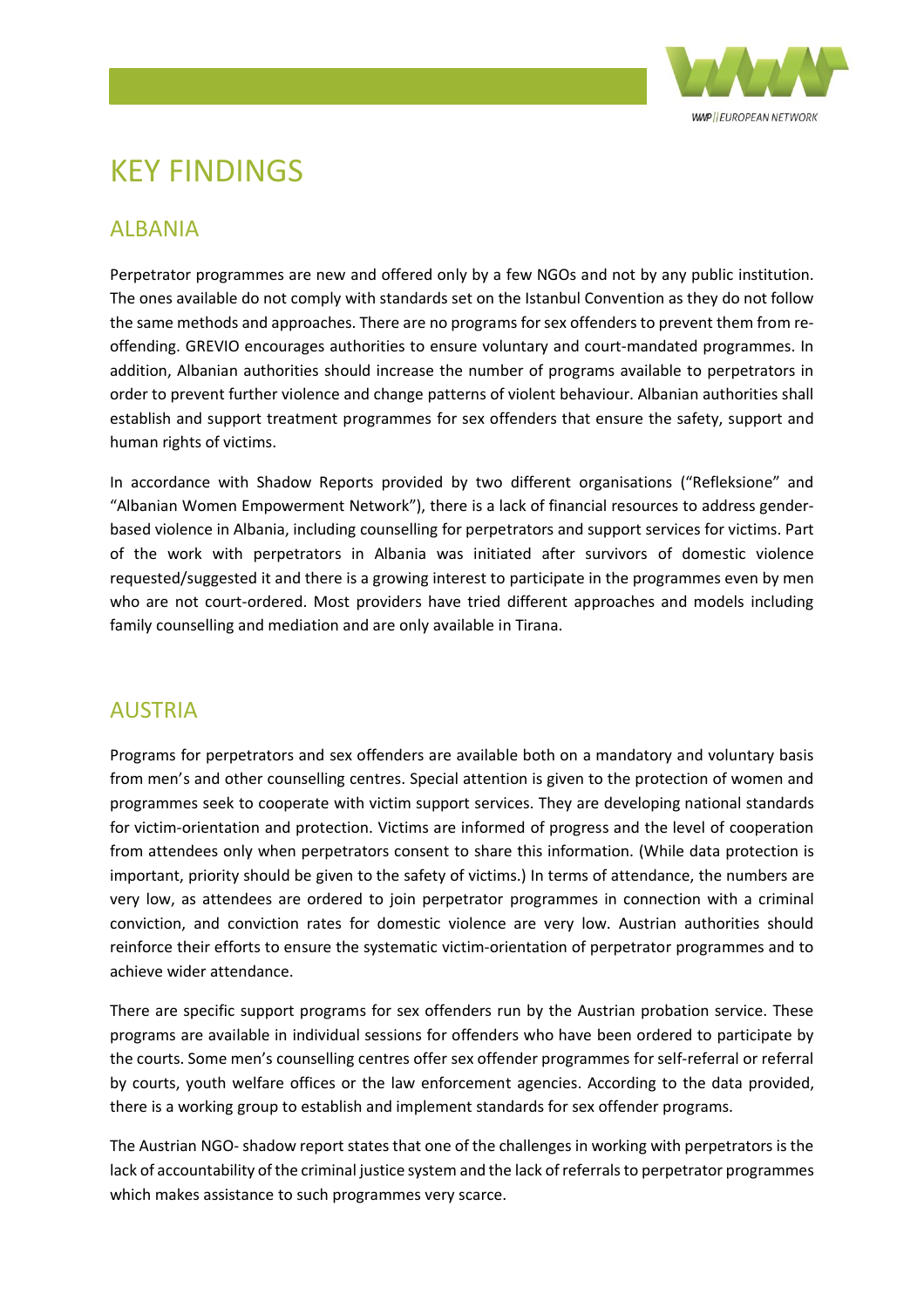

Although authorities have shown a particular concern for ensuring the safety and human rights of women, only 2 out of 11 programmes for perpetrators work closely with the specialized women's support services. There is no available information in relation to the funding spent on perpetrator programmes as there is no data on the number of perpetrators enrolled in those programmes annually.

In addition to the recommendations made by GREVIO, civil society suggests mandatory training for judges and other relevant personnel to ensure that gender-based violence is effectively prosecuted and punished and therefore that perpetrators are referred to anti-violence programmes. To meet the standards set by the Istanbul Convention, adequate and sustainable funding must be established, and financial support for the work of national expert groups must continue and increase. In addition, a minimum amount of data needs to be collected at the national level to make the data comparable.

#### DENMARK

Programmes for perpetrators and sex offenders are funded by the Danish Government, the Danish Prison and Probation Service and the Municipality of Copenhagen. Although programmes used to focus exclusively on men, there are now programmes available for male and female perpetrators of domestic violence. There are different providers of these programmes; the ones offered by Dialogue against Violence are primarily funded by the Danish Government targets 3 different groups: convicted perpetrator of violence or other crimes, self-referred perpetrators and families to which counselling has been recommended by the Municipality of Copenhagen.

The funding provided by the Government for self-referrals covers work with around 100 perpetrators a year and the waiting list is long. Considering that the number of perpetrators attending programmes funded by the Danish Government is lower than the number of women housed by shelters every year, it is necessary to develop incentive schemes and to increase the number of perpetrator programmes.

GREVIO concerns include the close co-operation between shelters, perpetrators programmes and the municipality and the low number of perpetrators required to attend a domestic violence treatment. Danish authorities should ensure wider levels of attendance and expand significantly the number of programmes to ensure that all types of perpetrators receive appropriate treatment.

Programmes for sex offenders are offered by the Danish Prison and Probation Service and are usually linked to a conviction. Programmes are complemented by treatment for other issues such as substance abuse, anger management and also domestic violence.

Under certain conditions sex offenders may receive a suspended sentence on the condition of their participation on a 2 year psychiatric treatment programme.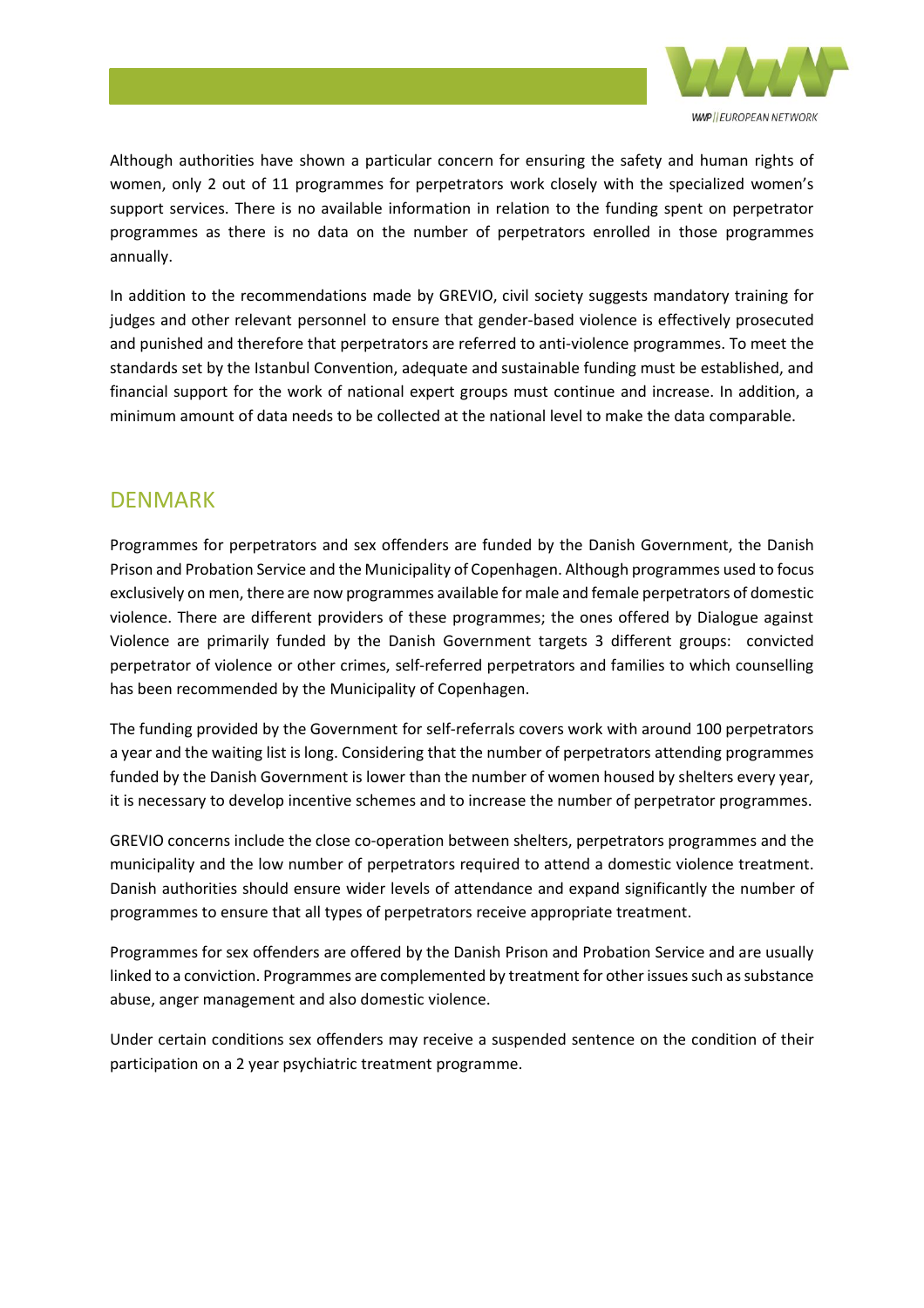

#### FINLAND

Perpetrator programmes are available in custodial and non-custodial settings and all are voluntary, as courts cannot order attendance to behavioural change programmes. In non-custodial settings, programmes are run by civil society and most of these programmes aim at behavioural change and are implemented by trained psychotherapists. As there is no clear information on the measures taken to ensure attendance and motivation to these programmes, it is difficult to assess the impact.

There are no national standards on perpetrator programmes and it is unclear if standard referral pathways exist and how attendance is promoted. Police officers encourage perpetrators to attend programmes and some perpetrators attend under their own initiative. Efforts have been made to link criminal convictions to perpetrator programmes by enabling convicted offenders to participate in individual counselling sessions as part of their community service – on a voluntary basis.

GREVIO calls authorities to ensure more standardised approaches and to adopt and implement uniform standards which place at their centre the safety of, support for and human rights of victims by co-operating closely with victim support services. GREVIO recommends incorporating programmes into the criminal justice system, including probation service to reduce recidivism.

There is a voluntary programme for sex offenders exists and aims to reduce the risk of re-offending by recognising and processing the thought and activity relating to sex offences. Another programme exists for sex offenders at a lower risk of re-offending and it is available within and outside prison. Support, treatment and counselling are offered in non-custodial settings for anyone at risk of (re-) offending. There is therapy and counselling for adults who self-identify as being at risk of committing sexual offences. In addition, online support and legal advice telephone helpline are available as support for sex offenders.

In accordance with the Shadow Report, funding is insufficient for perpetrator programmes. About a third of services that provide support for perpetrators and victims do no contact the perpetrators' partners. It is recommended to create separate programmes for women of minority groups. Moreover, police should systematically refer perpetrators to support services and work with perpetrators should be available throughout the country.

#### FRANCE

There are awareness and accountability courses for perpetrators of domestic violence, available through individual request or a judicial injunction in the pre- or post-trial phases. However, the lack of guidelines impacts negatively the effectiveness of these programmes as there are no national standards. The length of the programmes varies, and they are not structured within an interinstitutional response involving victim-protection services. There is no information on the participation rates and recidivism which hinders evaluation of the impact of the programmes.

Preventive value of awareness courses is not fully understood and perpetrators rarely request the service on their own initiative. Perpetrators of domestic violence may also be required to follow preventive intervention programmes following an injunction of remedial care imposed in the event of a conviction as part of socio-judicial follow-up. These therapies can be individual and collective and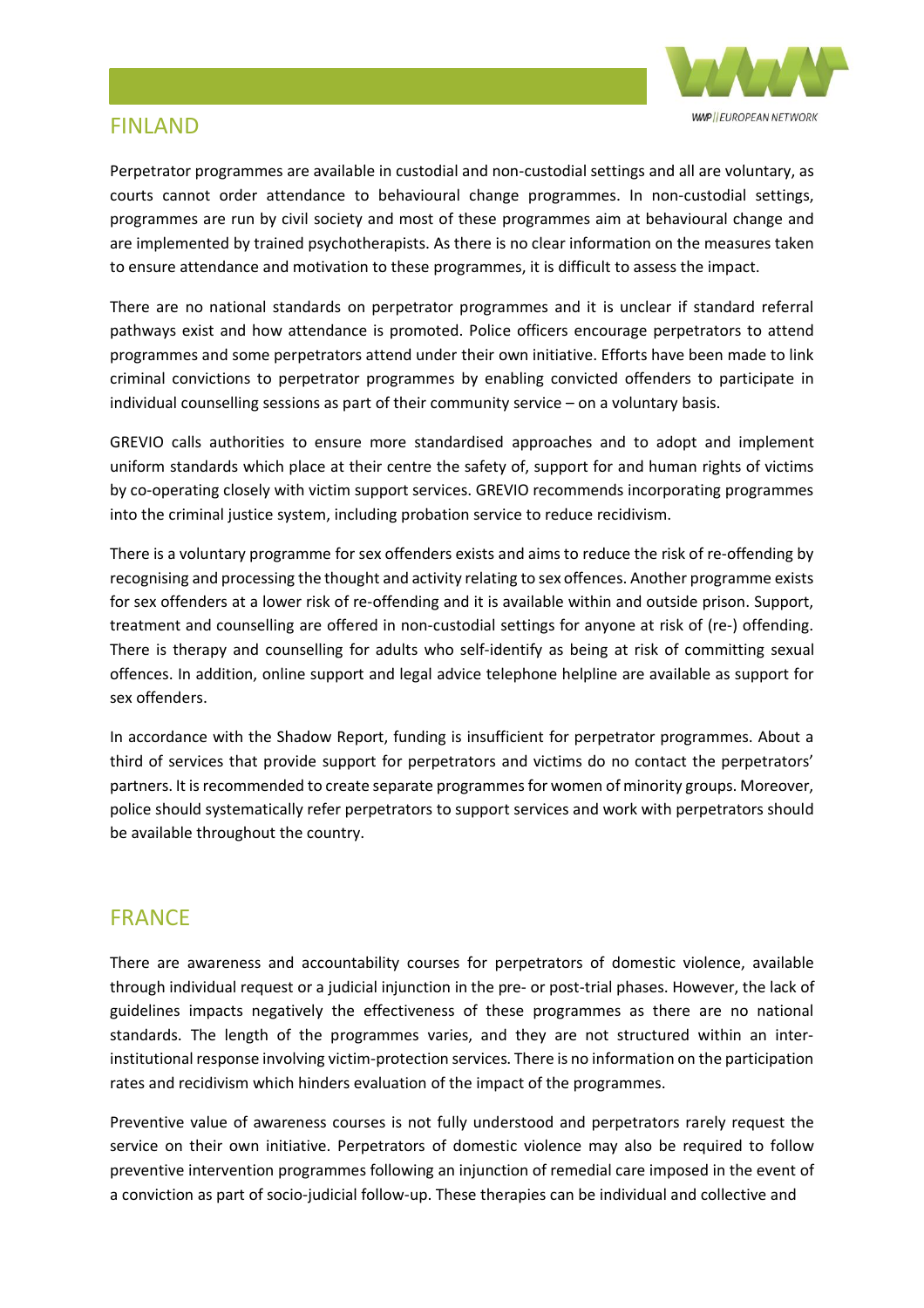

perpetrators may also participate in discussion groups run by the Penitentiary Insertion and Probation Services. These groups are part of efforts to prevent recidivism.

GREVIO recommends authorities to further develop perpetrator programmes in close collaboration with specialist women's organisations. To determine short- and long-term impact it is necessary to evaluate existing programmes through scientifically-designed outcome studies and the development of statistics on attendance rates and recidivism rates. Professionals involved in the procedures for applying and following up on these programmes, including judges, should receive adequate training.

In addition, French authorities should ensure the development of appropriate guidelines that would enable harmonising the modalities for the implementation of accountability courses based on minimum standards.

Programmes for sex offenders are offered in addition to the penalty, following a psychiatric assessment which concludes that therapeutic intervention is necessary. These interventions take place in and out of prison. However, a recent report notes that there are shortcomings in the implementation of these programmes. GREVIO encourages French authorities to continue to set up and evaluate programmes for perpetrators of sexual offences taking into account the gender dimension of violence against women, its causes and consequences.

#### ITALY

The main national network implementing perpetrator programmes is Relive aiming to improve women's and children's safety in cases of domestic violence by promoting co-ordinated work with perpetrators. Programmes implement a psycho-educational and cognitive behavioural approach and many of them are run by entities not affiliated to Relive. Some of them follow the operating standards promoted by Relive while others are managed by private entities and do not necessarily follow a standard approach. Public funds earmarked for perpetrator programmes have not consistently benefited programmes possessing the necessary knowledge and experience in line with the Istanbul Convention requirements.

In accordance with national legislation, enforcement agencies and courts promote participation in perpetrator programmes. Prosecutors and judges are required to take into consideration the attendance of a perpetrator programme for the purpose of amending or revoking security measures issued during criminal proceedings. However, there is a tendency not to refer indicted perpetrators to a programme during the initial stages of the proceedings, thus not allowing them enough time to complete a programme and become entitled to the benefit of this provision.

In accordance with Relive's shadow report, most men attending their programmes are self-referred and a smaller proportion joins programmes following a non-mandatory referral by the judicial system. Most of them only after being sentenced for gender-based violence and through collaboration with probation services. Wider attendance would be possible if statutory agencies were allowed to impose an obligation for the perpetrator to attend.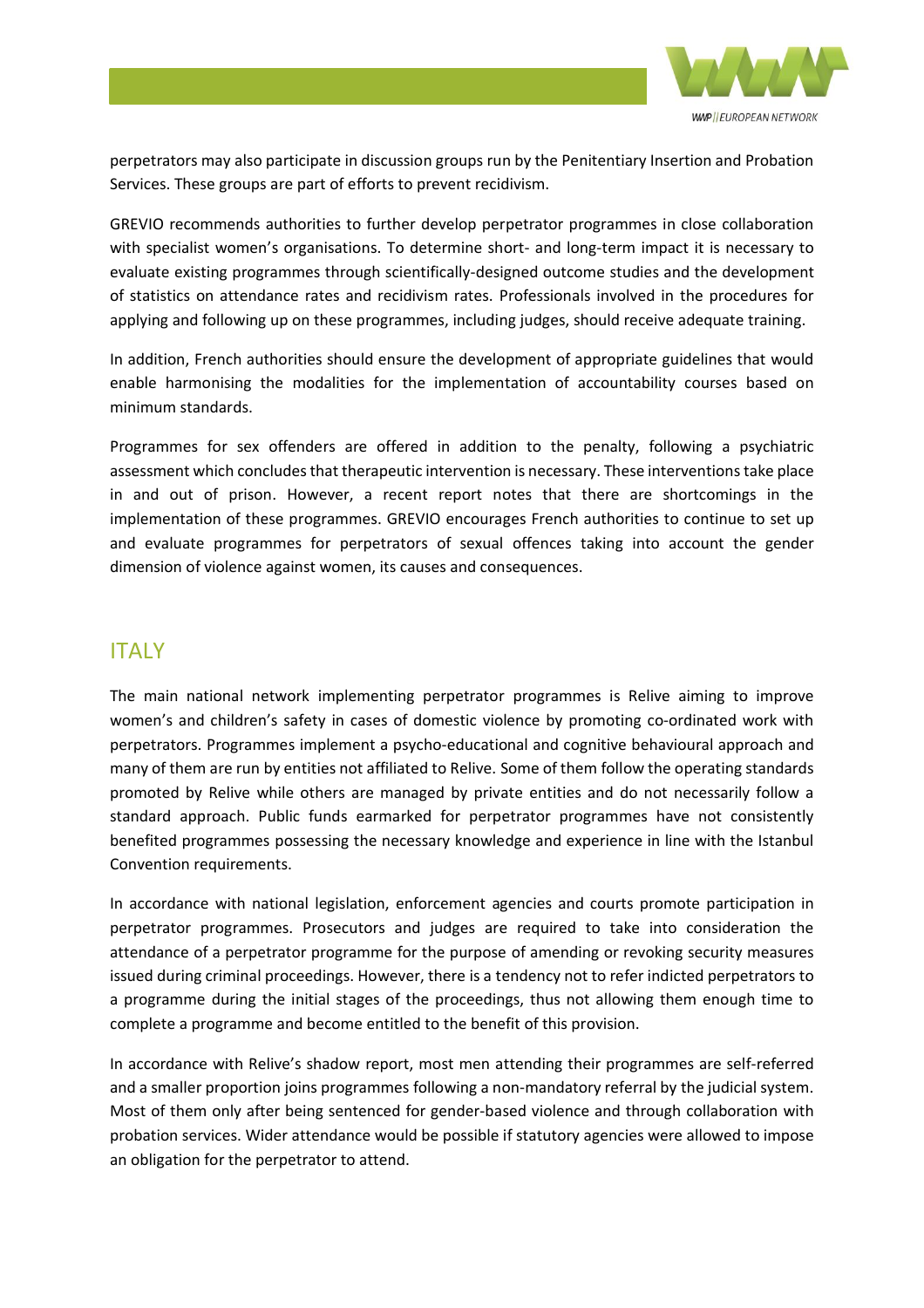

To enhance the potential of perpetrator programmes as a preventive tool, authorities need to ensure alliance with a structured co-ordinated response to violence against women and to train the agencies involved.

There are only a few treatment programmes aimed at preventing sex offenders from reoffending. One is available inside the jail and as an outpatient treatment once perpetrators are released from jail. The treatment follows a criminological approach and there is a possibility for convicts of sexual crimes against children to access treatment programmes while serving their prison term.

GREVIO encourages authorities to promote the use clear minimum standards and to ensure the evaluation of programmes to determine their impact. Likewise, Italian authorities should expand the number of available programmesfor perpetrators of domestic violence and sex offenders and promote the attendance to those programmes both by mandatory and voluntary referral.

According to the Shadow Report recommendations, services aimed at perpetrators should operate within anti-violence networks for women. Family mediation must be ruled out and rehabilitation work must be carried out along with work to reintegrate offenders once outside. It is difficult to assess the impact and effectiveness of programmes and the distribution of the Centres is not ideal, as they are more in Northern and Central Italy. There are no minimum operating requirements and there is a lack of comparison between the methods adopted and the results obtained. There are no judicial regulations to establish the obligation of sentenced perpetrators to participate in specialists services. Therefore, it is recommended to Italian authorities to include drafting guidelines ensuring the safety of women as well as training staff and increasing activities to analyse the risk of recidivism.

#### **MONACO**

Treatment orders are seen as an alternative sentence or additional to a custodial sentence – subject to the consent of the perpetrator. The judicial services point out that the system has its limits, in particular because it is conditional on a prior medical expert opinion. A convicted person given a suspended sentence and placed on probation may be subject to certain supervision and support measures to promote his reintegration into society, including the obligation to undergo treatment or medical care.

GREVIO calls authorities to provide preventive intervention and treatment programmes where perpetrators can choose to attend independently of any court proceedings. Courses to promote responsible behaviour cannot be imposed nor can they be suggested by the prosecution or the law enforcement agencies as soon as the victim files a complaint. Services likely to be in contact with the perpetrators could also suggest a referral. Authorities should take the necessary measures to encourage or require perpetrators to attend programmes. Where necessary, such programmes could be made available through co-operation with other countries.

Programmes for sex offenders are not available; there is only one of the monthly consultations provided by psychiatrists at the Remand Prison dedicated to sex offenders.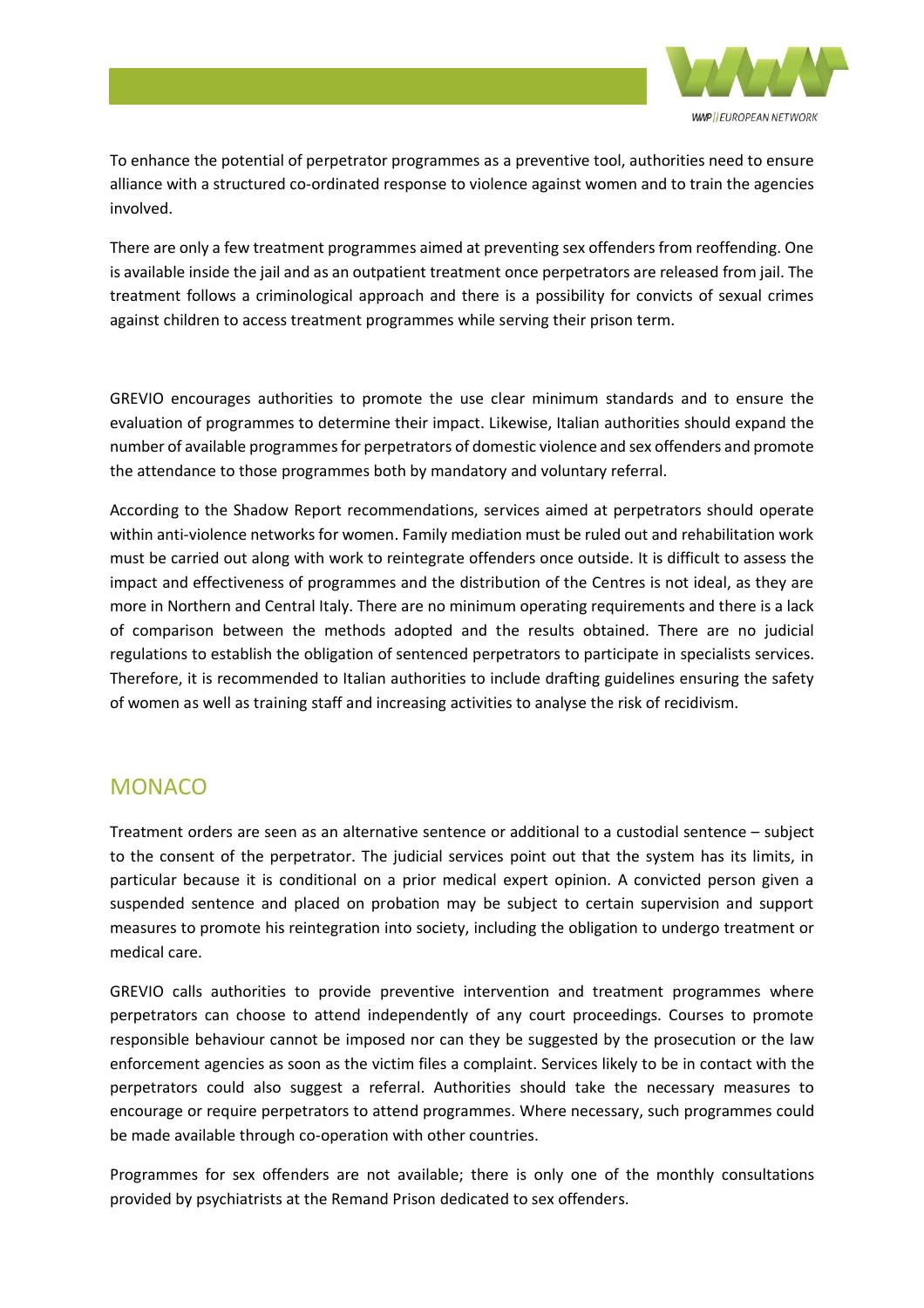

### MONTENEGRO

Misdemeanour judges can order a perpetrator to attend mandatory addiction treatment or mandatory psycho-social therapy. Institutions offering these treatments are focused on perpetrators who acted under the influence of alcohol drugs psychotropic substances and programmes are hospital-based and administered for in-or our patients. The programmes' approach is one of medical treatment of addiction and mental health issues – with much less focus on addressing the violent behaviour as such. They do not focus on achieving behavioural change, emphasising the need to take responsibility for their violent behaviour but seem to suggest that overcoming addiction and mental health issues will put an end to the violence.

Appropriate programmes for perpetrators are needed, as current programs do not respect the basic elements of programs for perpetrators. Programmes should focus on changing attitudes and beliefs regarding gender roles, women and power, ensuring the safety of women and children especially when they still live with the abuser. GREVIO encourages authorities to set mandatory psycho-social treatment programmes and to expand their work in also setting up voluntary perpetrator programmes in accordance with the core elements.

Sex offender programmes seem to exist for convicted offenders serving a prison term, however, there was not enough information provided.

In accordance to the shadow report provided, misdemeanour judges orders for addiction treatment are limited to one year and do not work in cooperation with health care providers. Spaces and facilities available are limited particularly for inpatient treatment and programmes do not promote victim safety and are considered an ineffective remedy for perpetrator behaviour change. Programmes lack protocols for prioritising and protecting the needs of victims, and there is no system-wide structure for the process, resulting in a wide variety in the length of each session and program. Professionals working with perpetrators shall receive adequate training to provide guidance about best practice standards and effective court monitoring of offender participation in therapy programmes. Moreover, it is necessary to collect further data on national level and to establish a precise and comprehensive manner of reporting between health institutions and with the judiciary.

#### NETHERLANDS

There are no specific interventions or programmes for perpetrators of domestic violence who are in the prison system. The probation service offerstwo programmes: "Termination of Relational Violence" and "Caring Dads". Additional programmes are available for those under forensic care as a result of mental health disorders. The aim of these programmes is to work towards behavioural change in men on the basis of accepting responsibility of their acts. A specific programme, BORG, is designed for both perpetrators and victims (current or former partners) and is intended to deal with low to moderate risk of repetition.

Research shows, that it has been extremely difficult to reach perpetrators of domestic violence and child abuse and identifies potential failings of adopting a gender-neutral approach. It is unclear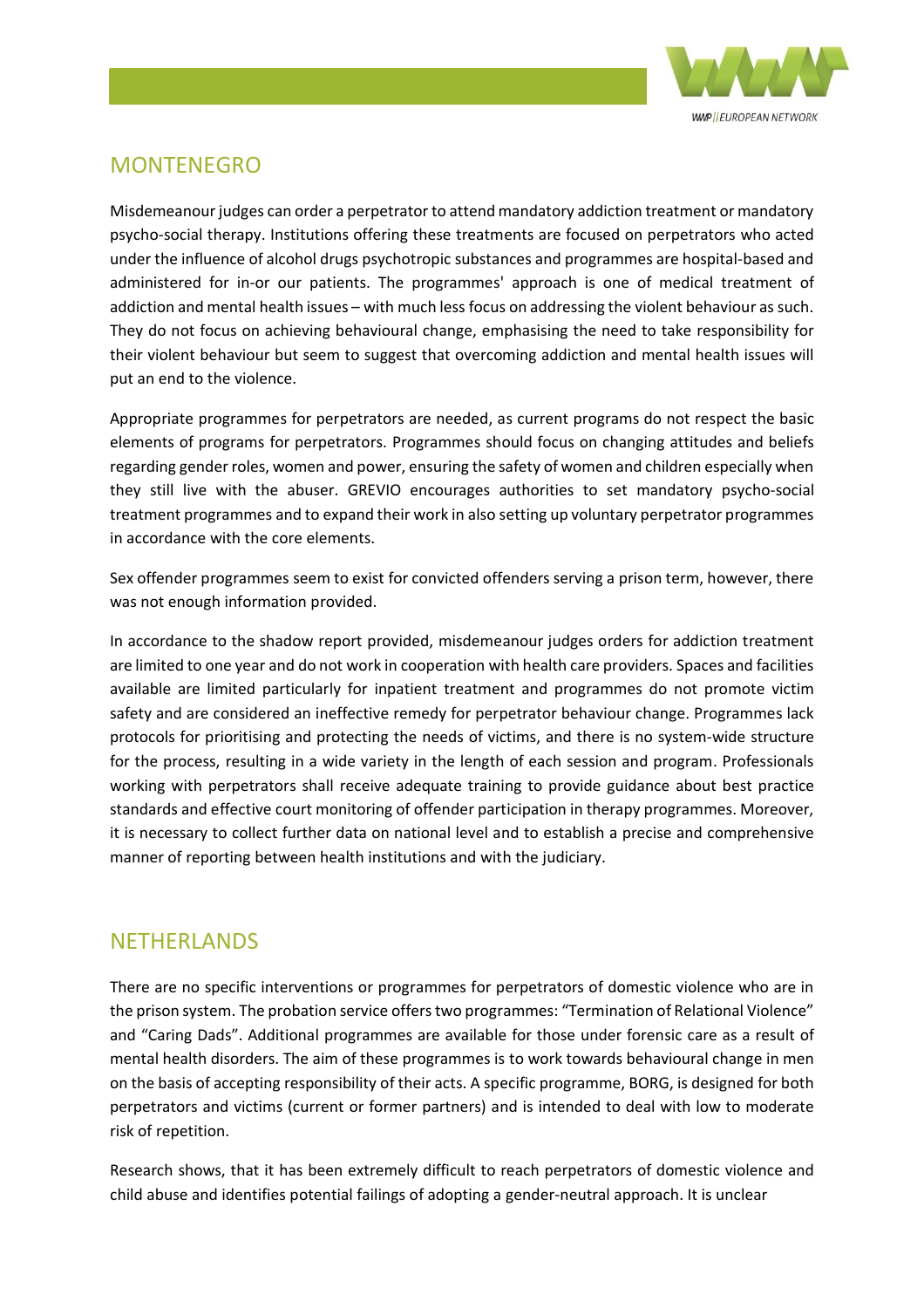

whether standard referral pathways exist and how attendance is promoted. The Dutch sentencing system prioritises reducing reoffending and only in some cases courts can order offenders to undertake treatment.

According to the reports received by GREVIO, most programmes operate on a gender-neutral understanding of domestic violence, therefore, it is seen as an issue between two parties rather than gender-based violence perpetrated against women.

GREVIO strongly encourage the Dutch authorities to ensure all perpetrator programmes aim for a behavioural change in men and to protect and support victims working in close co-ordination with specialist support services for women. Moreover, authorities should evaluate the success of these programmes, in particular the impact of the gender-neutral approach on rates of violence and recidivism and to ensure attendance including by incorporating them into the criminal justice system.

#### **PORTUGAL**

The PAVD (Rehabilitation Programme for Domestic Violence Perpetrators) applies by court decision to individuals indicted or convicted of the crime of domestic violence. The minimum duration is 18 months and it incorporates risk assessment aimed at ensuring the safety of the victim. It includes both individual and group sessions and is designed to make the perpetrator accept responsibility for his violent behaviour. Participation can be court-ordered as a protection order, a penalty of imprisonment or as an accessory penalty.

GREVIO requires authorities to not replace prosecution, conviction or sentencing with these programmes. To ensure women's safety, these programmes should work in close co-operation with women's support services. There is information on interagency-cooperation, but not enough regarding the work with women organisations NGOS.

Developing new programmes authorities should comply with minimum standards established in the Istanbul Convention. GREVIO urges the Portuguese authorities to ensure that the interplay between perpetrator programmes and criminal proceedings does not work against the principle of victims' access to fair and just legal processes. Authorities should strengthen these programmes' working relations with women's support services to ensure victims are informed and protected and to expand the number and types of available programmes and promote their attendance.

Programmes for sex offenders exist inside prisons and efforts are underway to consolidate such programmes and expand them to a community context. GREVIO stresses the importance of ensuring that they comply with best practices and are integrated into an understanding of violence against women from a gender perspective.

According to the shadow report provided, there is no coherent and articulated national strategy on perpetrator programmes. All intervention models are different and there is no information about the impact on the safety and security of victims and the re-incidence of the crime. Most programmes do not work in close co-operation with support services for victims, specifically with the women's rights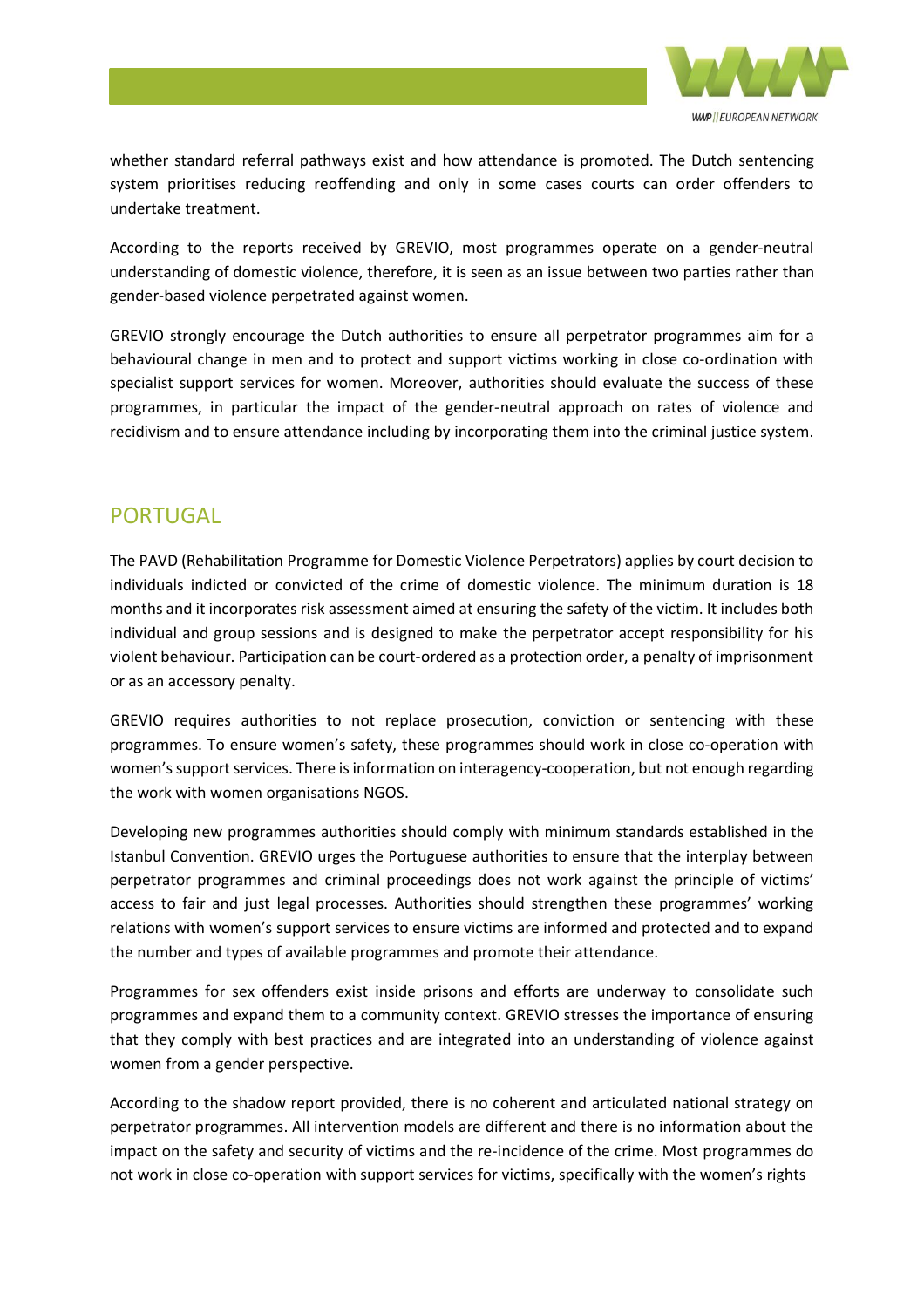

NGO support and advocacy services. Rehabilitation programmes of sex offenders are not approaching the addiction dimension of sexual violence.

Perpetrators programmes are usually mandatory within the provisional suspension of the criminal proceedings and when perpetrators have been convicted to prison but the sentence has been suspended. This practice reflects that the crime of domestic violence is not taken serious by the judiciary. Moreover, the funding for these programmes is taken from the State budget while other services to support victims are funded through the social gambling available amount which varies every month. Lastly, there is no enough information about the progress of the programme nor evaluation on the impact of it.

#### **SERBIA**

Programmes for perpetrators of domestic violence have been implemented with difficulties in securing sustainable funding. Centres for social welfare offer work with perpetrators but there is unclear information in the number of cities offering these programmes. Participation is mostly voluntary through encouragement from marriage and family counsellors. However, attendance to these treatments may be ordered by the prosecutor's office in deferral of prosecution.

The approaches of each programme seems to vary, some use marriage and family methodologies and others use anger management techniques. GREVIO points out the urgent need to set up wellresourced and adequate perpetrator programmes. For the recent developed modules for behavioural change programmes GREVIO is hopeful that they will be made available to a large number of convicted offenders. GREVIO encourages the Serbian authorities to ensure the adequate resourcing of existing domestic violence perpetrator programmes in particular those in non-custodial settings, as well as to increase the number of voluntary programmes in accordance with the standards established in the Istanbul Convention.

Moreover, Serbian authorities should ensure programmes are widely attended by incorporating them into the criminal justice system including probation service or by introducing incentive schemes, as a tool to reduce recidivism. Evaluations of the programmes to assess their impact and the risk of reoffending are necessary to ensure higher levels of safety for victims.

Programmes for sex offenders are l based on the needs of the perpetrator and convicted perpetrators of sexual offences against children can be ordered to abide by certain measures upon release, including mandatory counselling and supervision.

In accordance with the shadow report submitted, the professionals working at "Network for Treatment" of Perpetrators of Domestic Violence" face a potential conflict of interest as they work at the same time in centres for social work and conduct needs assessments of the court and other state bodies. In addition, they do not work in close co-operation with women's support services. One of the challenges faced to effectively implement perpetrator programmes is that treatments established are mainly realised by state institutions, while non-governmental organisations have not secured financial support from the state to systematically develop this type of programmes. Current programmes do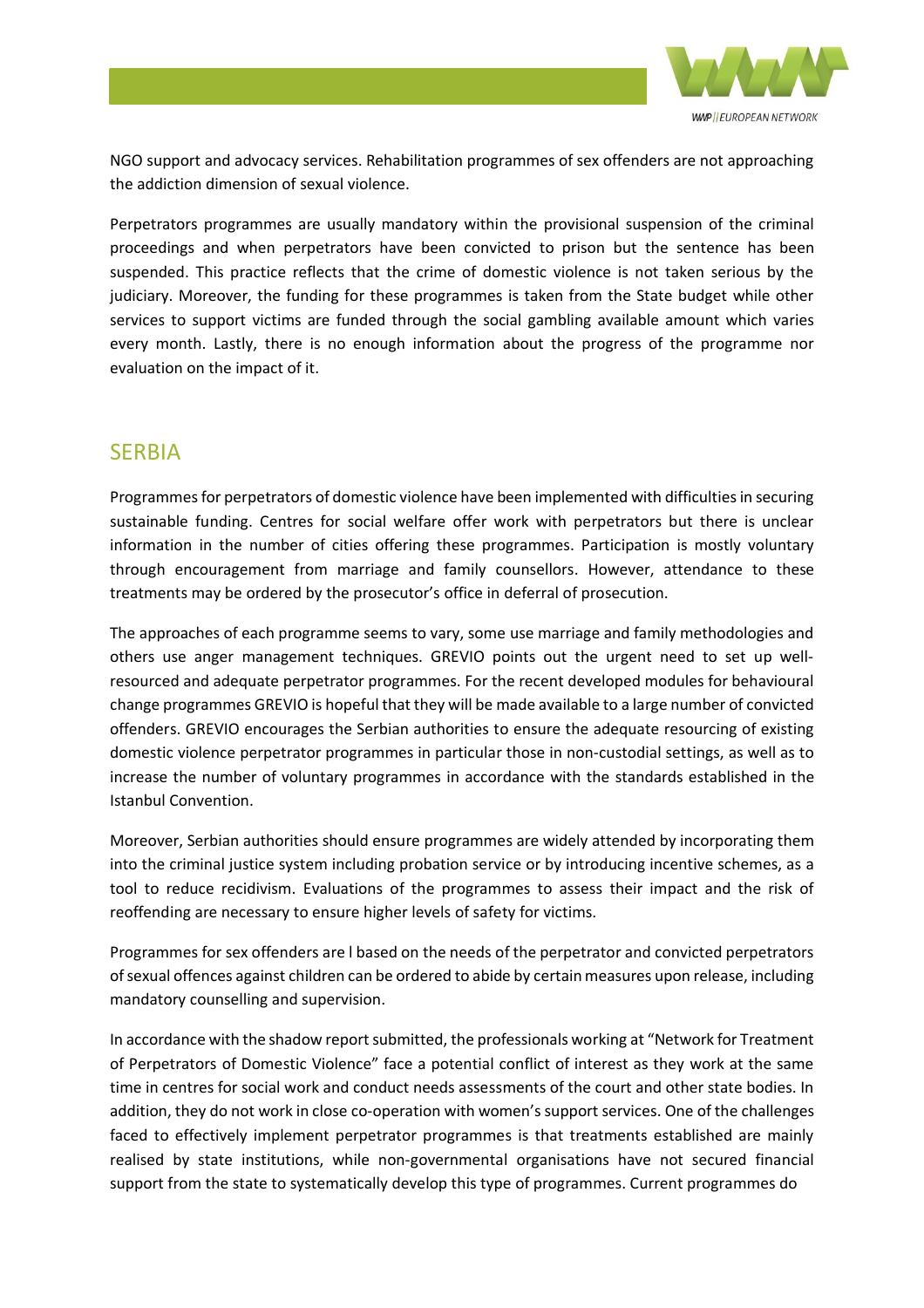

not really endure long enough to bring about a change in the perpetrator's behaviour and their motivation to attend the programmes can be a manipulation to gain control over the situation.

#### SWEDEN

Perpetrator programmes are available in custodial and non-custodial settings for convicted offenders and those on probation. Municipalities and civil society organisations run programmes for nonconvicted perpetrators. All programmes are voluntary in natured and are firmly rooted in a gendered understanding of domestic violence. The quality of the treatments varies greatly, ranging from programmes run by specifically trained social workers and psychologists in close co-operation with local women's services to less structured and less specialist interventions which are often carried out in isolation. GREVIO points out the importance of ensuring harmonised standards placing the safety, support of and human rights of the victims at the centre by co-operating closely with specialist support services for victims. GREVIO welcomes the emphasis placed on preventing recidivism and notes the need to ensure more standardised approaches.

Support programmes for sex offenders exist throughout the country. The focus of the Swedish criminal justice system lies on the treatment and rehabilitation rather than punishment. An initial evaluation has shown that completion of the programme seems to lower the rate of recidivism. Other custodial institutions such as forensic psychiatric care and juvenile detention centres also offer individual treatment for sex offenders. Support, treatment and counselling is also offered in non-custodial settings for anyone at risk of offending. GREVIO welcomes the measures taken and notes the emphasis placed on low-threshold preventive counselling and support.

#### **TURKEY**

Participation in preventive intervention programmes is one of the court-ordered measures that family judges can impose upon perpetrators. They are hospital-based and have led to the establishment of "emergency psycho-social support centres" in hospitals. Failure to attend these programmes exposes perpetrators to criminal proceedings. Programmes revolve mainly around the principles of anger management and self-control whereas their primary focus should be on the need for perpetrators to

take responsibility for their actions and question their attitudes and beliefs towards women. Courts and health institutions tend to refer perpetrators to medical treatment for psychological disorders or problems of addiction which raises the question of whether health centres offer the proper setting to work with perpetrators of violence and whether health professionals are the right professionals to handle their preventive intervention programmes. GREVIO notices difficulties from health centres in coping with the responsibility of dealing with perpetrators. Only a small fraction of perpetrators are being referred to treatment programmes, figures provided show that more than 85% of offenders refuse or fail to attend them and failure to attend is not systematically sanctioned.